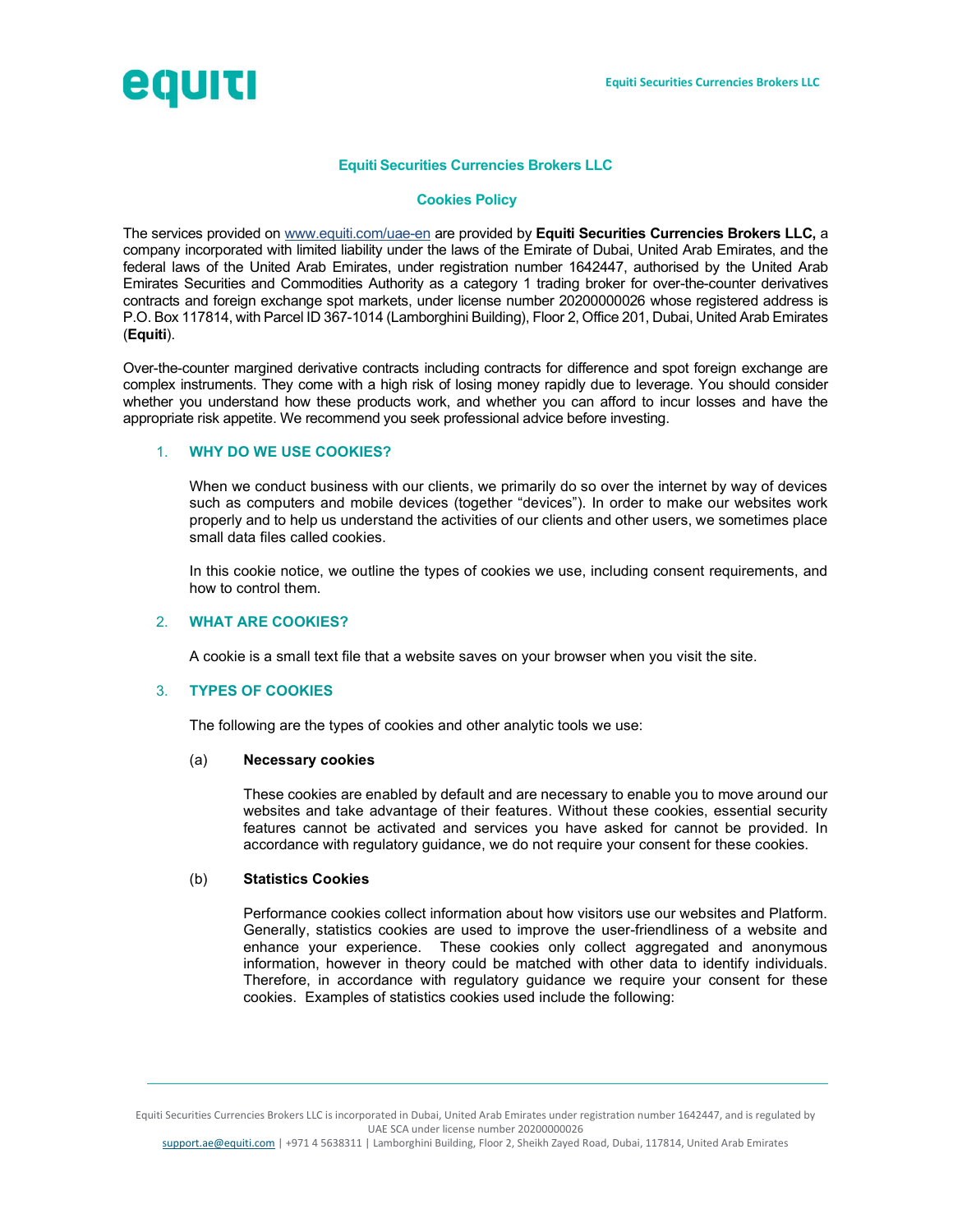

- (i) information about internet browsers and operating systems used by visitors;
- (ii) which pages visitors go to most often;
- (iii) the domain name of any website previously visited and pages viewed;
- (iv) which email or web page visitors clicked through from in order to visit our websites; and
- (v) whether visitors opened an email we sent them.

Analytic cookies (whether developed by ourselves or by third parties) track browsing activities. These cookies may also tell us how many of our visitors are male or female, and may summarize the number of visitors who fall within certain age ranges, or certain interest categories. However, this sort of information is not linked to any individual; it just shows us what percentage of our visitors fall in particular categories.

This information is important to us as it helps us understand how our online advertising is working. We do not use this information to serve you personalised advertising.

For example, we use Google Analytics to monitor the performance of our websites and Platform for optimisation purposes and to monitor the performance of certain functionalities. For more information about Google Analytics please go to:

#### https://support.google.com/analytics/answer/6004245?hl=en

In accordance with regulatory guidance, we require your consent for these cookies.

### (c) Preferences Cookies

Preferences cookies permit our websites and Platform to remember choices you make. Example include language preferences, geographic location as well as user preferences (e.g. text size, fonts, other customizable parts of web pages). As a result, our functionality cookies permit us to provide you with enhanced and personalized features.

Some of our prefrences cookies remember your username, such as the "keep me logged in" box when you log in which saves your email and password and will keep you logged into your account until you sign out. Therefore, in accordance with regulatory guidance we require your consent for these cookies.

## (d) Marketing Cookies

We track browsing habits of your website logs to deliver targeted (that is, interest-based) advertising. They are also used to limit the number of times you see an ad and to measure the effectiveness of advertising campaigns. They are usually placed by advertising networks with our permission. They remember that you have visited our website and this information is shared with other organisations, such as publishers.

In accordance with regulatory guidance, we require your consent for these cookies.

# 4. HOW TO CONTROL COOKIES

Equiti Securities Currencies Brokers LLC is incorporated in Dubai, United Arab Emirates under registration number 1642447, and is regulated by UAE SCA under license number 20200000026